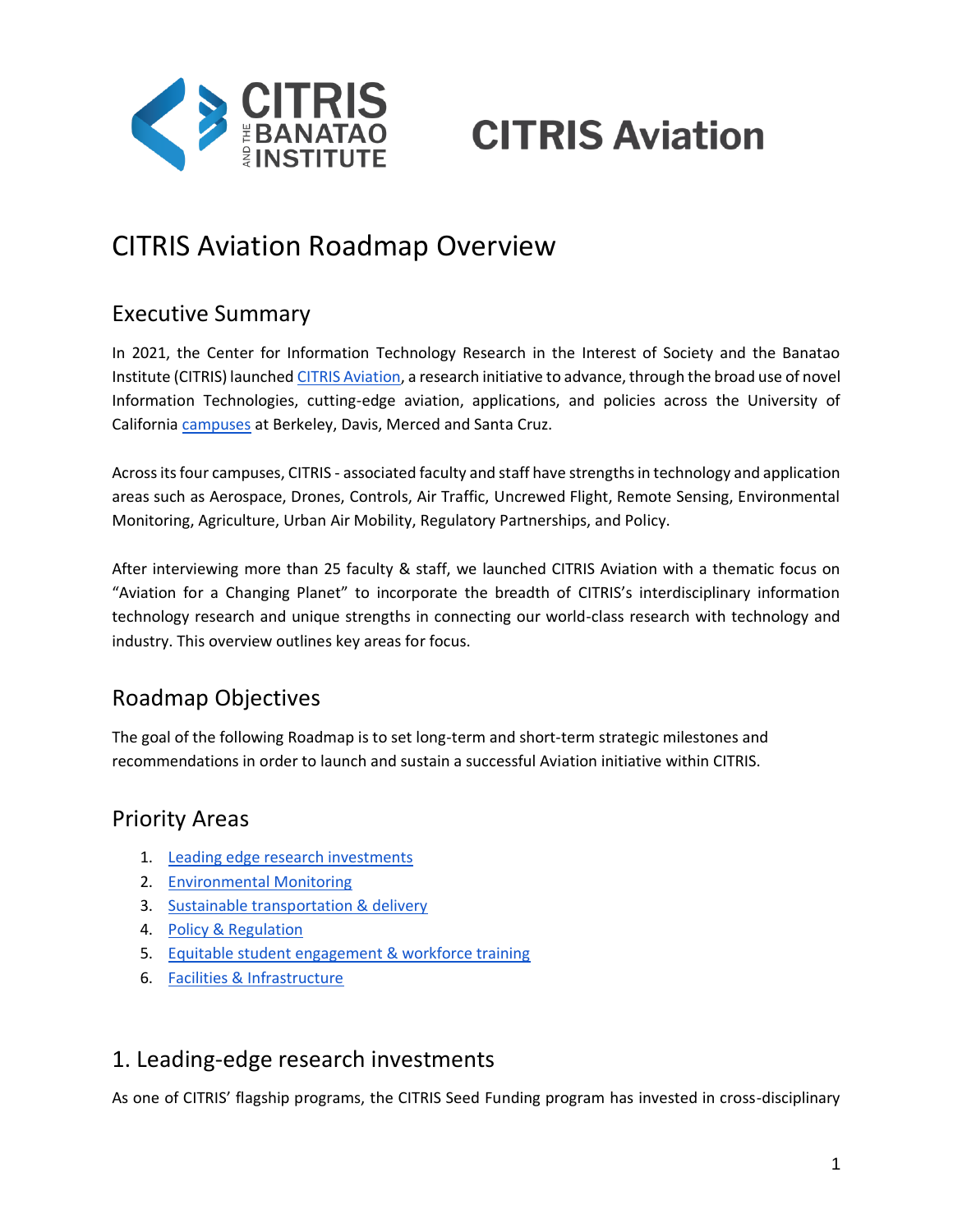collaboration on innovative research and applied projects across UC campuses, including aviation-related research. Topics like decarbonizing transportation, wildfire mitigation, and climate change are also emphasized in CITRIS's [RFP for Core Seed Funding](https://citris-uc.org/labs-programs/seed-funding/citris-core-seed-funding/) program.

#### **Recommendations:**

- CITRIS will continue to prioritize and promote Core Seed Funding opportunities to Aviation faculty and staff.
- We will map the emerging and incumbent organizations in aviation communities of practice (funders, operators, suppliers, training providers), define a strategy and set of profiles to guide CITRIS Aviation's partnership formation, and perform a SWOT (strengths, weaknesses, opportunities and threats) analysis to define CITRIS/UC's unique contribution to this dynamic sector.
- CITRIS will develop strategic donor and industry partnerships for future funding, with specific funding for Aviation-related seed grants in mind, particularly in timely cross-functional areas such as decarbonization and wildfire mitigation.

## <span id="page-1-0"></span>2. Environmental monitoring

CITRIS can help support faculty and staff to track and adapt to the effects of climate change by providing tools and platforms to monitor wildfire, water levels and quality, rising coastlines, agricultural production, and more.

#### **Recommendations:**

- Identify potential cross-sector collaborators to accelerate CITRIS Aviation's entry into and impact on the Environmental Monitoring arena. Consider government agencies, startups, and community partners.
- Continue to support tool development and training for environmental monitoring initiatives such as those focused on wildfire mitigation.

## <span id="page-1-1"></span>3. Sustainable transportation & delivery

Aviation is on track to become one of the top polluters and causes of climate change of any industry in the world if we do not take mitigating action. Developing low-cost, sustainable transportation and delivery may be one of the most important areas of focus for CITRIS Aviation. In particular, flights of less than 600 miles account for more than 17% of total airline emissions.<sup>1</sup> Technologies such as electric, hybrid electric,

 $1$  Timothy Reuter and David Hyde, "Creating zero-emission aviation with hydrogen and electric power," World Economic Forum, 29 July 2021. [https://www.weforum.org/agenda/2021/07/targeting-true-net-zero](https://www.weforum.org/agenda/2021/07/targeting-true-net-zero-aviation/)[aviation/](https://www.weforum.org/agenda/2021/07/targeting-true-net-zero-aviation/)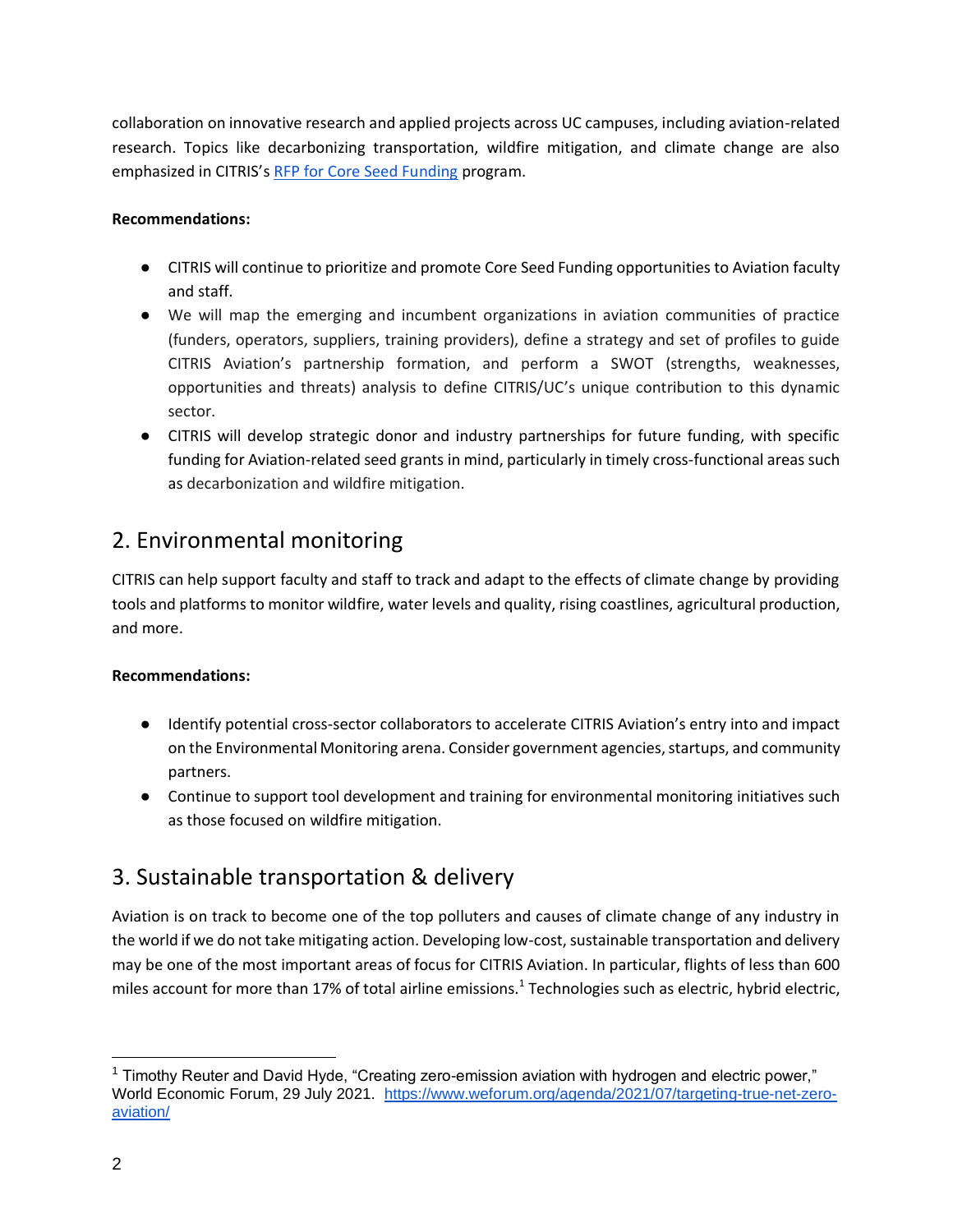and green hydrogen–-powered propulsion can play a key role in decarbonizing aviation. We also need technology that reduces noise pollution to make emerging technologies like air taxis viable.

While CITRIS campuses have faculty expertise in research areas like computational fluid dynamics (Prof. Seongkyu Lee, UCD) and green hydrogen (Prof. Tim Lipman, UCB) as well as battery technologies (Prof. Scott Moura, UCB), the opportunities for CITRIS to make a positive impact on Sustainable Transportation and Delivery are less defined than research areas like Environmental Monitoring. Specific research areas include low-carbon batteries and fuels, low-noise aircraft design, development of noise-reduction techniques, passive/active flow control, low-noise flight optimization, tool development and validation, multi-disciplinary design, analysis, and optimization as well as research with communities and municipalities to test these new technologies.

#### **Recommendations:**

- Investigate research areas and identify faculty who can help CITRIS leaders understand where we can make the most significant impact.
- Organize a cross-sector workshop to surface and prioritize high-impact research questions in Sustainable Transportation & Delivery (in contrast with predominantly economic or infrastructure-based drivers of this domain, which CITRIS Aviation has less leverage over).
- Build funding and other partnerships to nurture and accelerate growth of these opportunities.

## <span id="page-2-0"></span>4. Policy & Regulation

To advance Aviation policies, CITRIS Aviation is working with the [CITRIS Policy Lab,](https://citrispolicylab.org/) the [UC Center of](https://www.ucop.edu/safety-and-loss-prevention/environmental/program-resources/unmanned-aircraft-systems-safety.html)  [Excellence on Unmanned Aircraft System Safety,](https://www.ucop.edu/safety-and-loss-prevention/environmental/program-resources/unmanned-aircraft-systems-safety.html) and other governmental and non-governmental stakeholders to identify and discuss key policy initiatives that would benefit from CITRIS's interdisciplinary IT research and unique strengths in connecting our world-class research with policymakers and industry. Since laws, regulations, and policies often take years to develop, CITRIS seeks to focus initially on California where CITRIS can have a measurable impact in the short- to medium-term.

Recommendations:

- Research and prioritize 1-2 key policy issues to focus on initially. Policy areas could include: Addressing aviation workforce shortages by increasing diversity, making commercial aviation more sustainable, responding to California's wildfires, and harmonizing policies for drone flight in California.
- Explore opportunities with existing partners (e.g., Moffett Field, Merced Vernal Pool Reserve) to pair policy work with CITRIS's aviation infrastructure to serve as a regulatory testbed for innovative aviation startups and technologies.